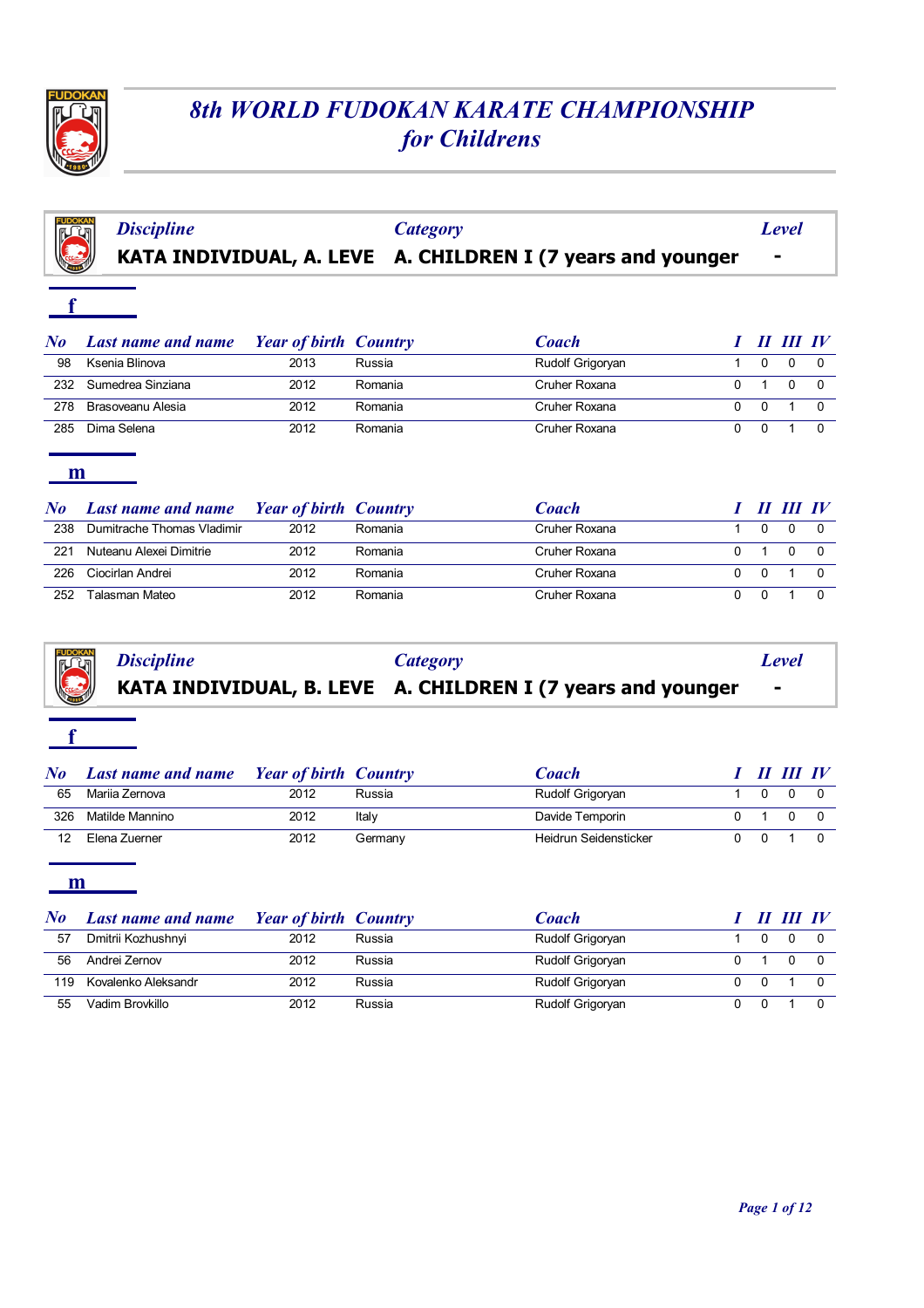

**f**

## **KATA INDIVIDUAL, C. LEVE A. CHILDREN I (7 years and younger -** *Discipline Category Level*

|     | No Last name and name Year of birth Country |      |                 | Coach       |  | I II III IV |  |
|-----|---------------------------------------------|------|-----------------|-------------|--|-------------|--|
| 497 | Kamelija Nedev                              | 2012 | North Macedonia | Dejan Nedev |  | 1000        |  |
|     | 498 Sofija Jarchevska                       | 2012 | North Macedonia | Dejan Nedev |  | . റ         |  |

|                                              | Category                           | <b>Level</b>   |
|----------------------------------------------|------------------------------------|----------------|
| Discipline<br>KIHON K<br><b>KIHON KUMITE</b> | A. CHILDREN I (7 years and younger | $\blacksquare$ |

## **f**

| $\bf{N}$ o | <b>Last name and name</b> | <b>Year of birth Country</b> |        | Coach            |  | TH TV |  |
|------------|---------------------------|------------------------------|--------|------------------|--|-------|--|
| 81         | Loginova Zlata            | 2012                         | Russia | Rudolf Grigoryan |  |       |  |
| 65         | Mariia Zernova            | 2012                         | Russia | Rudolf Grigoryan |  |       |  |
| 98         | Ksenia Blinova            | 2013                         | Russia | Rudolf Grigoryan |  |       |  |
| 326        | Matilde Mannino           | 2012                         | Italy  | Davide Temporin  |  |       |  |

#### **m**

| $\bm{No}$ | <b>Last name and name</b> | <b>Year of birth Country</b> |         | Coach            |  | $\bm{H}$ $\bm{H}$ $\bm{I}$ $\bm{V}$ |  |
|-----------|---------------------------|------------------------------|---------|------------------|--|-------------------------------------|--|
| 55        | Vadim Brovkillo           | 2012                         | Russia  | Rudolf Grigoryan |  |                                     |  |
| 57        | Dmitrii Kozhushnyi        | 2012                         | Russia  | Rudolf Grigoryan |  |                                     |  |
| 241       | Andone David              | 2012                         | Romania | Cruher Roxana    |  |                                     |  |
| 72        | Soldatov Maksim           | 2012                         | Russia  | Rudolf Grigoryan |  |                                     |  |

| <i>Discipline</i><br>KIHON IPPON KUMITE | <b>Category</b>                    | Level          |
|-----------------------------------------|------------------------------------|----------------|
|                                         | A. CHILDREN I (7 years and younger | $\blacksquare$ |

# **f**

| $\bm{N}$ o | <b>Last name and name</b> | <b>Example 1</b> Year of birth Country |         | Coach            |  | $\bm{H}$ $\bm{H}$ $\bm{I}$ $\bm{V}$ |
|------------|---------------------------|----------------------------------------|---------|------------------|--|-------------------------------------|
| 65         | Mariia Zernova            | 2012                                   | Russia  | Rudolf Grigoryan |  |                                     |
| 232        | Sumedrea Sinziana         | 2012                                   | Romania | Cruher Roxana    |  |                                     |
| 278        | Brasoveanu Alesia         | 2012                                   | Romania | Cruher Roxana    |  |                                     |
| 285        | Dima Selena               | 2012                                   | Romania | Cruher Roxana    |  |                                     |

| $N_{\boldsymbol{0}}$ | <b>Last name and name</b>  | <b>Price 1</b> Year of birth Country |         | Coach            |     | II III IV |  |
|----------------------|----------------------------|--------------------------------------|---------|------------------|-----|-----------|--|
| 221                  | Nuteanu Alexei Dimitrie    | 2012                                 | Romania | Cruher Roxana    |     |           |  |
| 287                  | Sardan David               | 2012                                 | Romania | Cruher Roxana    |     |           |  |
| 238                  | Dumitrache Thomas Vladimir | 2012                                 | Romania | Cruher Roxana    | - 0 |           |  |
| 57                   | Dmitrii Kozhushnyi         | 2012                                 | Russia  | Rudolf Grigoryan |     |           |  |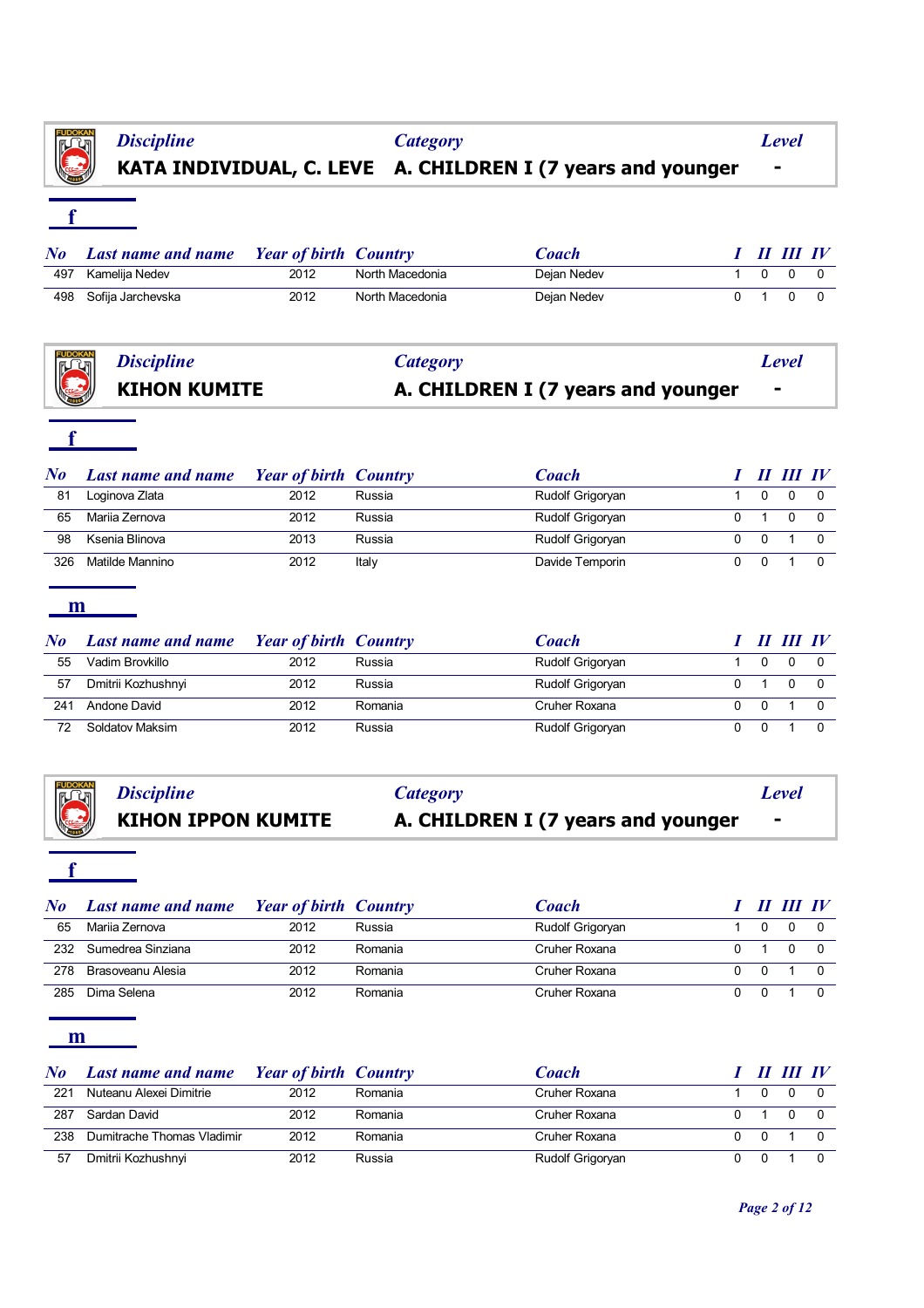

# **KATA INDIVIDUAL, A. LEVE B. CHILDREN II (Age 8-9 years) -**

## **f**

| No  | <b>Last name and name</b> | <b>Year of birth Country</b> |          | <b>Coach</b>     |   | $\bm{H}$ $\bm{H}$ $\bm{I}$ $\bm{V}$ |  |
|-----|---------------------------|------------------------------|----------|------------------|---|-------------------------------------|--|
| 158 | Lelica Petrovic           | 2010                         | Serbia   | Milan Djokic     |   |                                     |  |
| 354 | Mila Zagrajsek            | 2011                         | Slovenia | Aljoša Lipavc    |   |                                     |  |
| 99  | Dar'ya Petrova            | 2011                         | Russia   | Rudolf Grigoryan | 0 |                                     |  |
| 160 | Irina Sukur               | 2010                         | Serbia   | Milan Djokic     |   |                                     |  |

#### **m**

| $\bf{N}$ o | <b>Last name and name</b> | <b>Year of birth Country</b> |                | Coach               |  | III-IV |  |
|------------|---------------------------|------------------------------|----------------|---------------------|--|--------|--|
| 271        | Pavel Robert Constantin   | 2011                         | Romania        | Cruher Roxana       |  |        |  |
| 88         | Kirill Karavaev           | 2010                         | Russia         | Rudolf Grigoryan    |  |        |  |
| 424        | Marek Pokorny             | 2010                         | Czech Republic | Ing. Rachmy Soebajo |  |        |  |
| 87         | Aleksey Martynov          | 2011                         | Russia         | Rudolf Grigoryan    |  |        |  |

|  | Discipline Category<br><b>EXALCIARY RATA INDIVIDUAL, B. LEVE B. CHILDREN II (Age 8-9 years)</b> | Level                    |
|--|-------------------------------------------------------------------------------------------------|--------------------------|
|  |                                                                                                 | $\overline{\phantom{a}}$ |

## **f**

| No  | <b>Last name and name</b> | <b>Example 1</b> Year of birth Country |         | <b>Coach</b>     |  | II III IV |  |
|-----|---------------------------|----------------------------------------|---------|------------------|--|-----------|--|
| 84  | Malinskaia Viktoria       | 2011                                   | Russia  | Rudolf Grigoryan |  |           |  |
| 263 | Nedu Denisa               | 2010                                   | Romania | Cruher Roxana    |  |           |  |
| 175 | Hermel-Sestacova Myriam   | 2010                                   | Romania | Cruher Roxana    |  |           |  |
| 243 | Chiriac Daria Maria       | 2010                                   | Romania | Cruher Roxana    |  |           |  |

| No  | <b>Last name and name</b> | <b>Year of birth Country</b> |         | Coach            |  | $\bm{H}$ $\bm{H}\bm{I}$ $\bm{I}$ |  |
|-----|---------------------------|------------------------------|---------|------------------|--|----------------------------------|--|
| 83  | Kiriak Arseniy            | 2011                         | Russia  | Rudolf Grigoryan |  |                                  |  |
| 92  | Nikita Naturin            | 2010                         | Russia  | Rudolf Grigoryan |  |                                  |  |
|     | 479 Kryspin Sozanski      | 2011                         | Poland  |                  |  |                                  |  |
| 199 | Cretu Eduard              | 2010                         | Romania | Cruher Roxana    |  |                                  |  |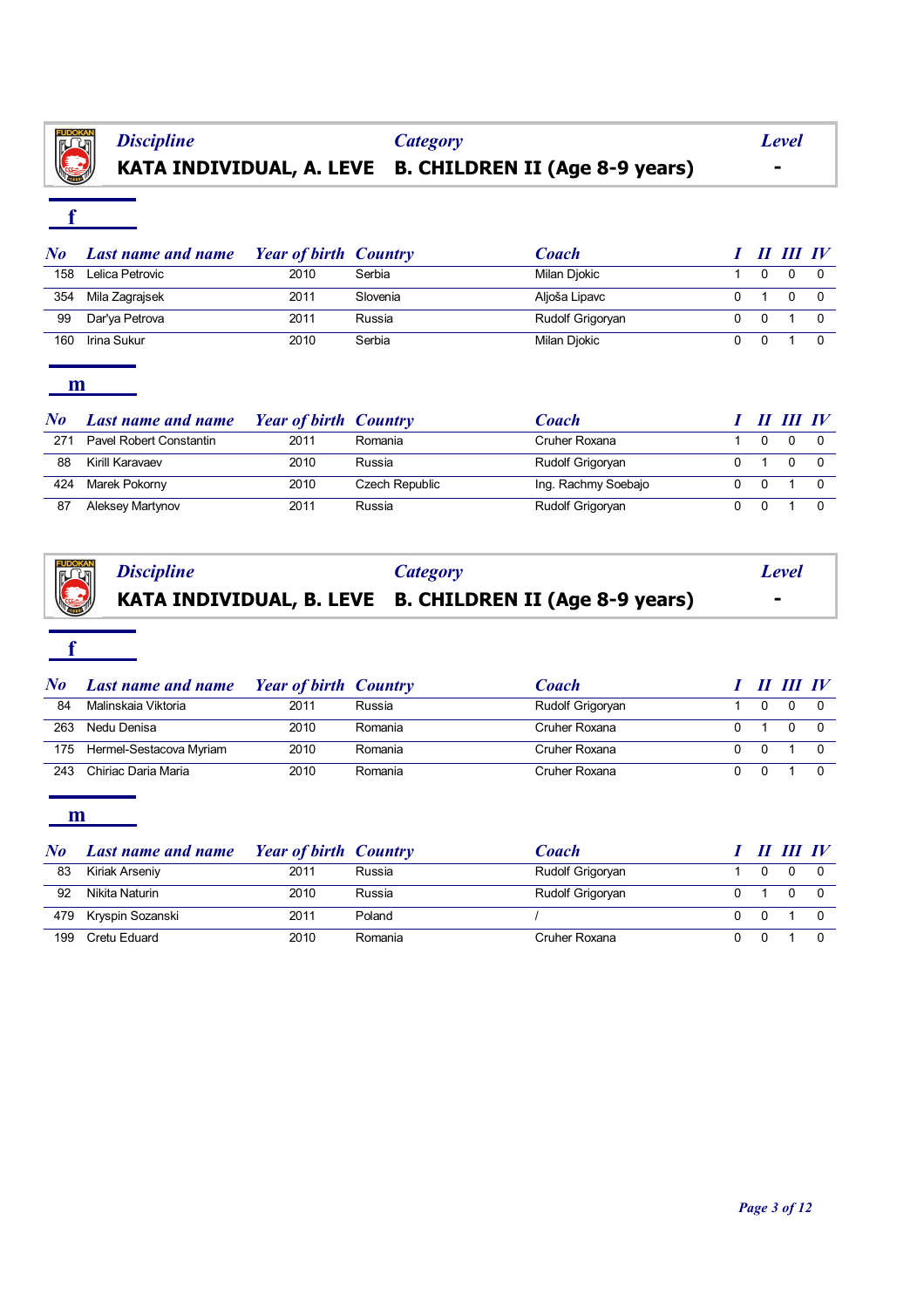

# **KATA INDIVIDUAL, C. LEVE B. CHILDREN II (Age 8-9 years) -**

# **f**

|     | No Last name and name Year of birth Country |      |       | <b>Coach</b>    |     | $I$ $I\!I$ $I\!I$ $I\!I$ $I\!V$ |  |
|-----|---------------------------------------------|------|-------|-----------------|-----|---------------------------------|--|
|     | 319 Eva Vancini                             | 2010 | Italv | Davide Temporin |     | 1000                            |  |
| 320 | Dafne D'Amato                               | 2010 | Italv | Davide Temporin | 0 1 | 0                               |  |

#### **m**

| $N_{0}$ | <b>Last name and name</b> Year of birth Country |      |         | Coach           |          | III III IV |  |
|---------|-------------------------------------------------|------|---------|-----------------|----------|------------|--|
| 494     | Ohanyan Gagik                                   | 2011 | Armenia | Karen Avetisyan | $\Omega$ | $\Omega$   |  |
| 224     | Prentu Andrei Ianis                             | 2010 | Romania | Cruher Roxana   |          |            |  |
| 143     | Amar Asimi                                      | 2010 | Serbia  | Milan Djokic    |          |            |  |



## **KIHON KUMITE B. CHILDREN II (Age 8-9 years) -** *Discipline Category Level*

# **f**

| $\bf{N}$ o | <b>Last name and name</b> | <b>Year of birth Country</b> |                | Coach               |                | II III IV    |  |
|------------|---------------------------|------------------------------|----------------|---------------------|----------------|--------------|--|
| 175        | Hermel-Sestacova Myriam   | 2010                         | Romania        | Cruher Roxana       | n              | <sup>n</sup> |  |
| 227        | Ciutacu Mara Nicolle      | 2010                         | Romania        | Cruher Roxana       |                | <sup>n</sup> |  |
| 219        | Stanciu Irene             | 2010                         | Romania        | Cruher Roxana       | $\overline{0}$ |              |  |
| 468        | Klementina Nyvltova       | 2010                         | Czech Republic | Ing. Rachmy Soebajo |                |              |  |

| $\bf{N}$ o | <b>Last name and name</b> | <b>Year of birth Country</b> |         | Coach            |  | III IV |
|------------|---------------------------|------------------------------|---------|------------------|--|--------|
| 494        | Ohanyan Gagik             | 2011                         | Armenia | Karen Avetisyan  |  |        |
| 83         | Kiriak Arseniy            | 2011                         | Russia  | Rudolf Grigoryan |  |        |
| 195        | Petrache Yanis            | 2011                         | Romania | Cruher Roxana    |  |        |
| 61         | Ilia Malyshev             | 2010                         | Russia  | Rudolf Grigoryan |  |        |
| 112        | <b>Halilov Zamir</b>      | 2010                         | Russia  | Rudolf Grigoryan |  |        |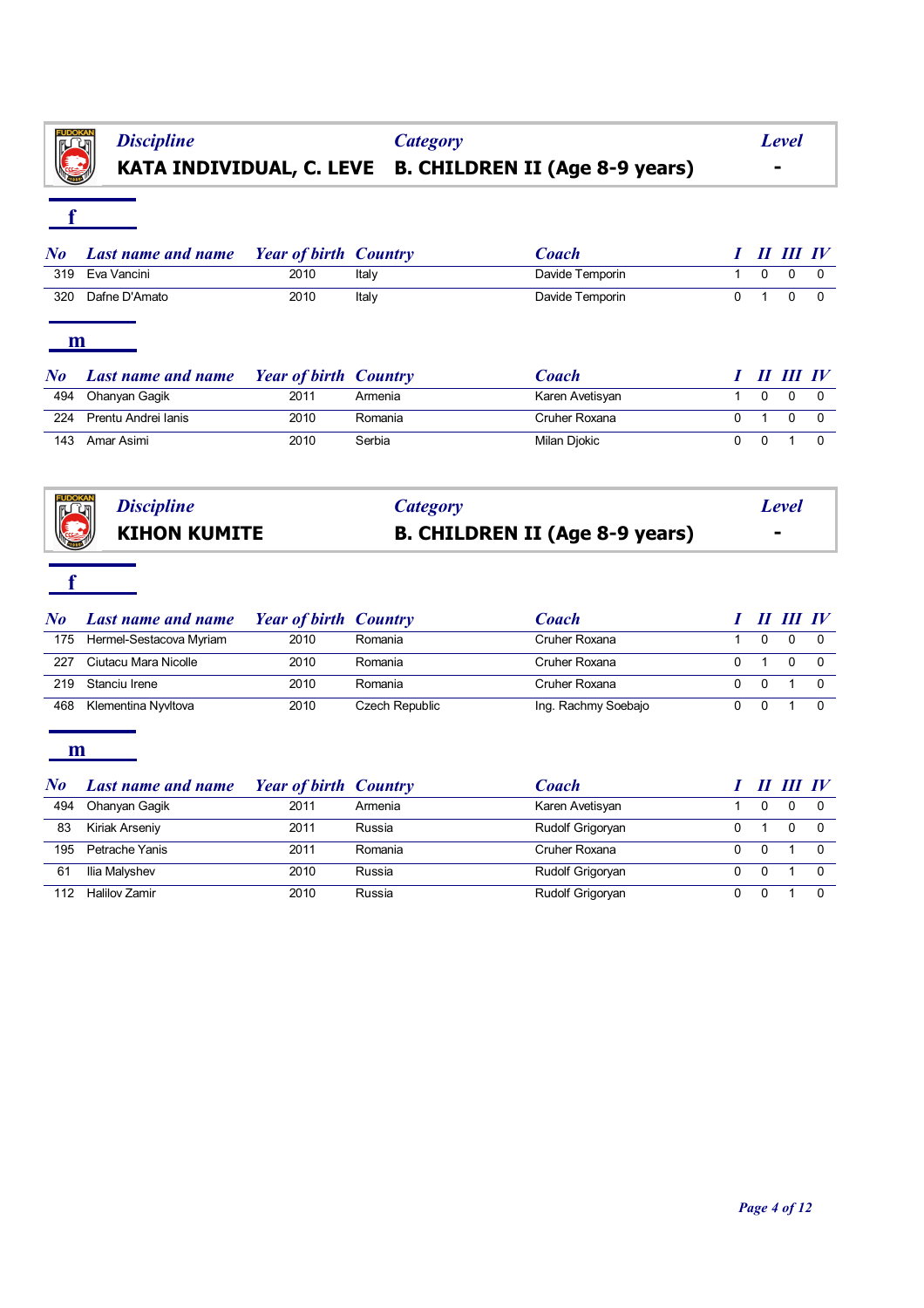

# **KIHON IPPON KUMITE B. CHILDREN II (Age 8-9 years) -**

# **f**

| $N_{\boldsymbol{0}}$ | <b>Last name and name</b> | <b>Year of birth Country</b> |         | Coach            |     | $\bm{H}$ $\bm{H}\bm{I}$ $\bm{I}$ |  |
|----------------------|---------------------------|------------------------------|---------|------------------|-----|----------------------------------|--|
| 175                  | Hermel-Sestacova Myriam   | 2010                         | Romania | Cruher Roxana    |     |                                  |  |
| 263                  | Nedu Denisa               | 2010                         | Romania | Cruher Roxana    |     |                                  |  |
| 100                  | Dar'ya Yadrova            | 2010                         | Russia  | Rudolf Grigoryan | - 0 |                                  |  |
| 219                  | Stanciu Irene             | 2010                         | Romania | Cruher Roxana    |     |                                  |  |

### **m**

| $\bm{N}$ o | <b>Last name and name</b> | <b>Year of birth Country</b> |         | Coach           |          | II III IV |  |
|------------|---------------------------|------------------------------|---------|-----------------|----------|-----------|--|
| 224        | Prentu Andrei Ianis       | 2010                         | Romania | Cruher Roxana   |          |           |  |
| 143        | Amar Asimi                | 2010                         | Serbia  | Milan Djokic    |          |           |  |
| 494        | Ohanyan Gaqik             | 2011                         | Armenia | Karen Avetisyan | $\Omega$ |           |  |
| 225        | Antonescu Taner Alexandru | 2010                         | Romania | Cruher Roxana   |          |           |  |

|  |                                                                                          | Level          |
|--|------------------------------------------------------------------------------------------|----------------|
|  | Discipline Category<br><b>KATA INDIVIDUAL, A. LEVE C. CHILDREN III (Age 10-11 years)</b> | $\blacksquare$ |

## **f**

| No  | <b>Last name and name</b> | <b>Year of birth Country</b> |             | Coach                 |     | II III IV |  |
|-----|---------------------------|------------------------------|-------------|-----------------------|-----|-----------|--|
| 355 | Trina Lipavc              | 2009                         | Slovenia    | Aljoša Lipavc         |     |           |  |
| 367 | Kitic Suzana              | 2008                         | Switzerland | Jan van Dam           |     |           |  |
| 38  | Merle Gottschalk          | 2009                         | Germany     | Heidrun Seidensticker | - 0 |           |  |
| 322 | Giorgia La Monaco         | 2009                         | Italy       | Davide Temporin       |     |           |  |

| $\bm{No}$ | <b>Last name and name</b> | <b>Year of birth Country</b> |             | Coach            |          | II III IV |  |
|-----------|---------------------------|------------------------------|-------------|------------------|----------|-----------|--|
| 95        | Artem Tagakov             | 2008                         | Russia      | Rudolf Grigoryan |          |           |  |
| 128       | Aleksei Kharchebnikov     | 2009                         | Russia      | Rudolf Grigoryan |          |           |  |
| 379       | Danilo Kravchenko         | 2009                         | Switzerland | Jan van Dam      | $\Omega$ |           |  |
| 363       | Zan Skoljak               | 2009                         | Slovenia    | Aljoša Lipavc    |          |           |  |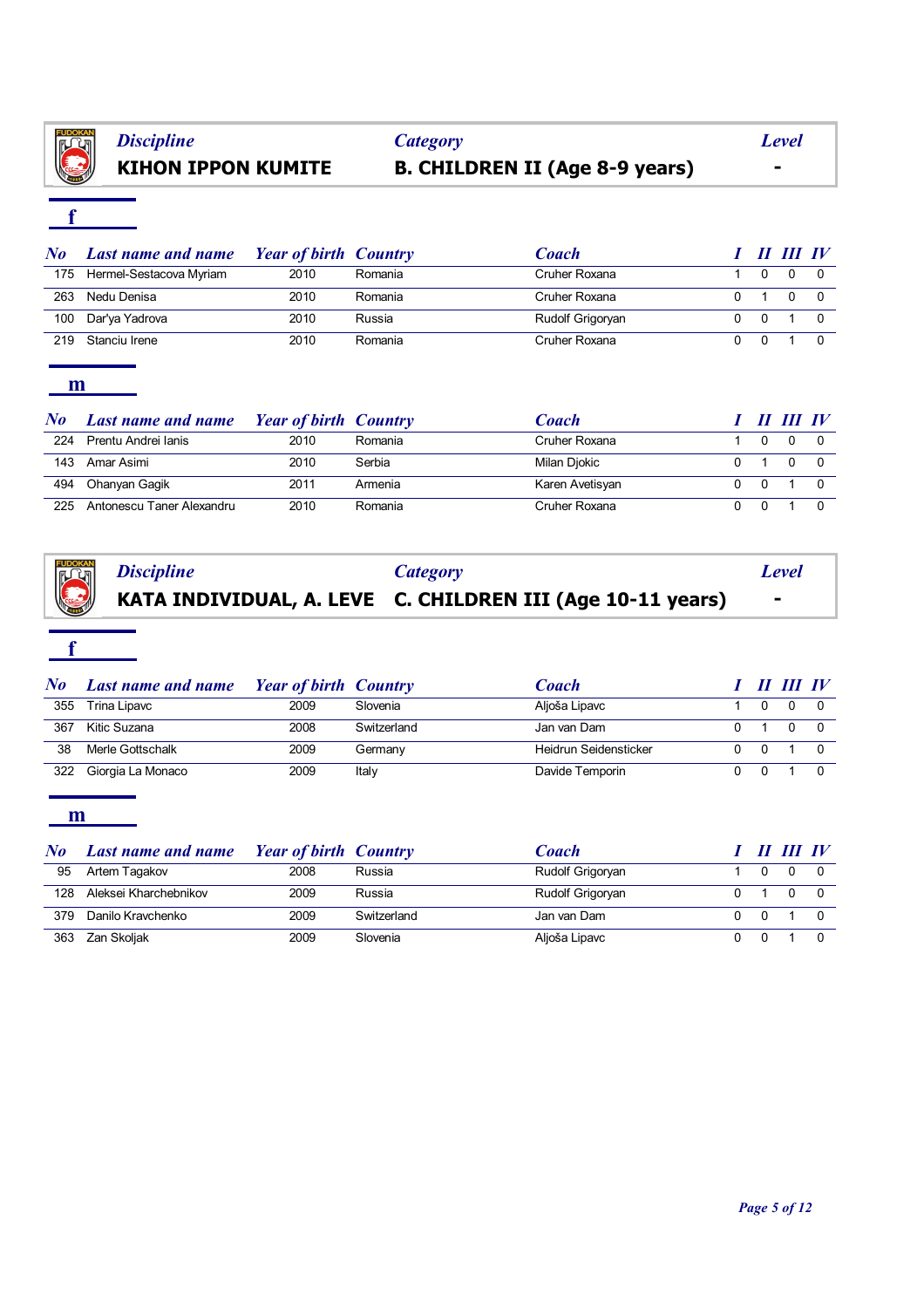

# **KATA INDIVIDUAL, B. LEVE C. CHILDREN III (Age 10-11 years) -**

# **f**

| $\bm{No}$ | <b>Last name and name</b> | <b>Example 18 Year of birth Country</b> |                | <b>Coach</b>        |          | II III IV |  |
|-----------|---------------------------|-----------------------------------------|----------------|---------------------|----------|-----------|--|
| 230       | Lungu Anamaria            | 2009                                    | Romania        | Cruher Roxana       |          | $\Omega$  |  |
| 426       | Karolina Mikova           | 2009                                    | Czech Republic | Ing. Rachmy Soebajo |          | $\Omega$  |  |
| 483       | Gabriela Kacka            | 2008                                    | Poland         |                     | $\Omega$ |           |  |
| 472       | Blanka Kwiatkowska        | 2008                                    | Poland         |                     |          |           |  |

### **m**

| N o | <b>Last name and name</b> | <b>Year of birth Country</b> |         | Coach            |  | $\bm{H}$ $\bm{H}\bm{I}$ $\bm{I}$ |  |
|-----|---------------------------|------------------------------|---------|------------------|--|----------------------------------|--|
| 183 | Marin Claudiu             | 2009                         | Romania | Cruher Roxana    |  |                                  |  |
| 94  | Daniil Paholkov           | 2008                         | Russia  | Rudolf Grigoryan |  |                                  |  |
|     | Tvan Mark                 | 2009                         | Russia  | Rudolf Grigoryan |  |                                  |  |
| 273 | Veghes Matei              | 2008                         | Romania | Cruher Roxana    |  |                                  |  |

|  | Discipline Category<br><b>KATA INDIVIDUAL, C. LEVE C. CHILDREN III (Age 10-11 years)</b> | Level     |
|--|------------------------------------------------------------------------------------------|-----------|
|  |                                                                                          | $\,$ $\,$ |

## **f**

| $\bf{N}$ o | <b>Last name and name</b> Year of birth Country |      |         | Coach         |  | II III IV |  |
|------------|-------------------------------------------------|------|---------|---------------|--|-----------|--|
| 489        | Monika Ostrowska                                | 2008 | Poland  |               |  |           |  |
| 193        | Bojin Daria                                     | 2009 | Romania | Cruher Roxana |  |           |  |
| 251        | Suditu Andreea                                  | 2008 | Romania | Cruher Roxana |  |           |  |
| 217        | Neagu Ioana                                     | 2008 | Romania | Cruher Roxana |  |           |  |

| No  | <b>Last name and name</b> | <b>Year of birth Country</b> |                | <b>Coach</b>        |  | II III IV |  |
|-----|---------------------------|------------------------------|----------------|---------------------|--|-----------|--|
| 495 | Davit Yenokyan            | 2009                         | Armenia        | Karen Avetisyan     |  |           |  |
| 323 | Tommaso Ferrari           | 2008                         | Italy          | Davide Temporin     |  |           |  |
| 431 | <b>Teodor Brancik</b>     | 2009                         | Czech Republic | Ing. Rachmy Soebajo |  |           |  |
| 261 | Stegaru Dragos            | 2008                         | Romania        | Cruher Roxana       |  |           |  |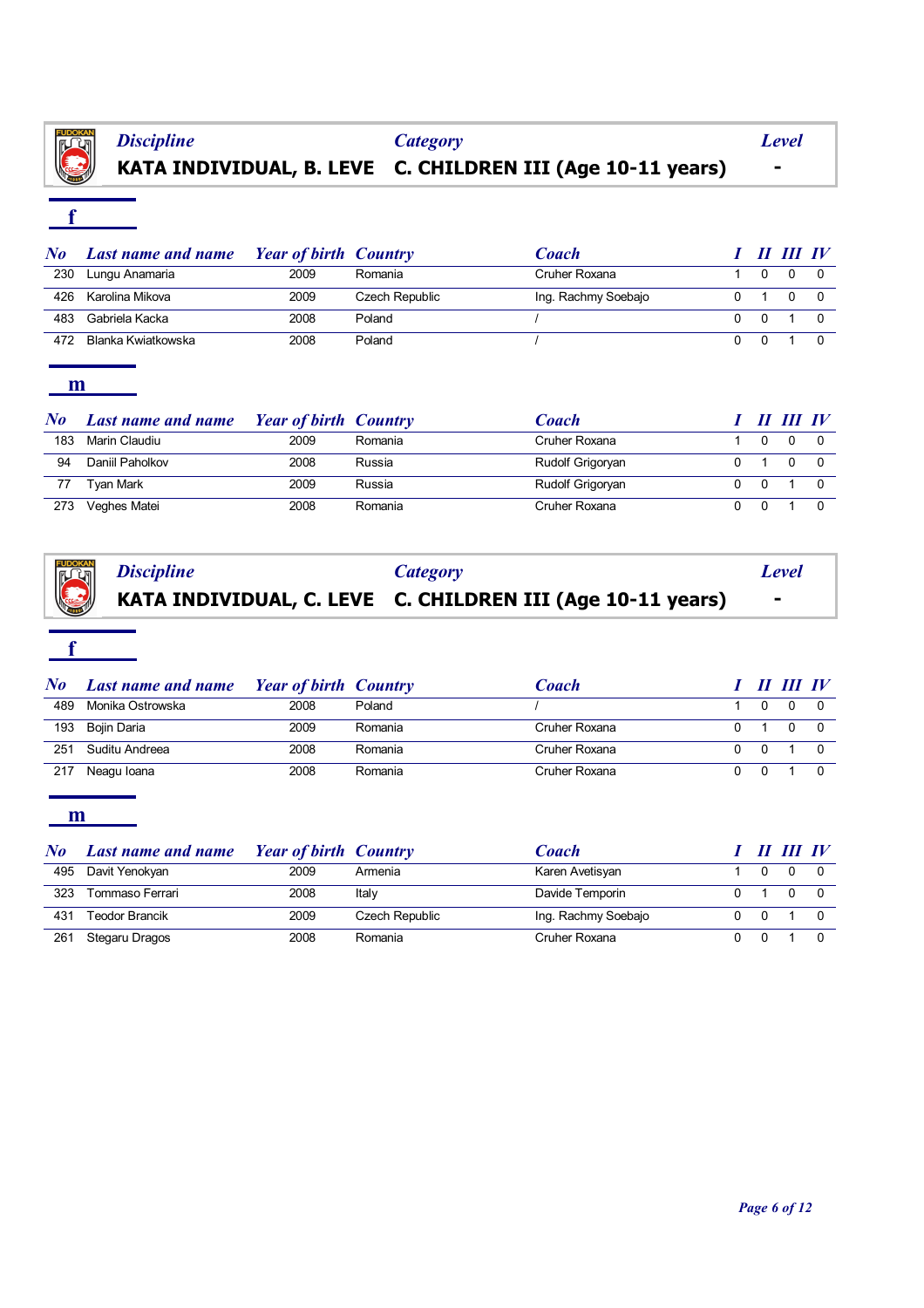

# **KIHON KUMITE C. CHILDREN III (Age 10-11 years) -** *Discipline Category Level*

# **f**

| $\bm{N}$ o | <b>Last name and name</b> | <b>Year of birth Country</b> |         | Coach         |  | $III$ IV |  |
|------------|---------------------------|------------------------------|---------|---------------|--|----------|--|
| 230        | Lungu Anamaria            | 2009                         | Romania | Cruher Roxana |  |          |  |
| 193        | Boiin Daria               | 2009                         | Romania | Cruher Roxana |  |          |  |
| 145        | Andjela Stanisavljevic    | 2009                         | Serbia  | Milan Djokic  |  |          |  |
| 255        | Zaharia Ioana             | 2009                         | Romania | Cruher Roxana |  |          |  |

#### **m**

| $N\bm{o}$ | <b>Last name and name</b> | <b>Year of birth Country</b> |         | Coach            |  | II III IV |  |
|-----------|---------------------------|------------------------------|---------|------------------|--|-----------|--|
| 495       | Davit Yenokyan            | 2009                         | Armenia | Karen Avetisyan  |  |           |  |
| 264       | Stoian Radu               | 2008                         | Romania | Cruher Roxana    |  |           |  |
| 323       | Tommaso Ferrari           | 2008                         | Italy   | Davide Temporin  |  |           |  |
| -77       | <b>Tyan Mark</b>          | 2009                         | Russia  | Rudolf Grigoryan |  |           |  |

|  | <i>Category</i><br><b>Category</b> <i>Discipline</i><br><b>C. CHILDREN III (Age 10-11 years)</b><br><b>C. CHILDREN III (Age 10-11 years)</b> | Level                    |
|--|----------------------------------------------------------------------------------------------------------------------------------------------|--------------------------|
|  |                                                                                                                                              | $\overline{\phantom{0}}$ |

### **f**

| $\bm{No}$ | <b>Last name and name</b> Year of birth Country |      |         | <b>Coach</b>  |          | III III IV |  |
|-----------|-------------------------------------------------|------|---------|---------------|----------|------------|--|
| 217       | Neagu Ioana                                     | 2008 | Romania | Cruher Roxana |          |            |  |
| 207       | Pirlea Teodora                                  | 2008 | Romania | Cruher Roxana |          |            |  |
| 256       | Zamfir Jasmina                                  | 2009 | Romania | Cruher Roxana | $\Omega$ |            |  |
| 491       | Pola Ciorgon                                    | 2008 | Poland  |               |          |            |  |

| No  | <b>Last name and name</b> | <b>Year of birth Country</b> |         | Coach            |  | II III IV |  |
|-----|---------------------------|------------------------------|---------|------------------|--|-----------|--|
| 264 | Stoian Radu               | 2008                         | Romania | Cruher Roxana    |  |           |  |
| 150 | Mihailo Vucicevic         | 2008                         | Serbia  | Milan Djokic     |  |           |  |
| 79  | Gonov Vasilii             | 2008                         | Russia  | Rudolf Grigoryan |  |           |  |
| 116 | Yakushev Radik            | 2008                         | Russia  | Rudolf Grigoryan |  |           |  |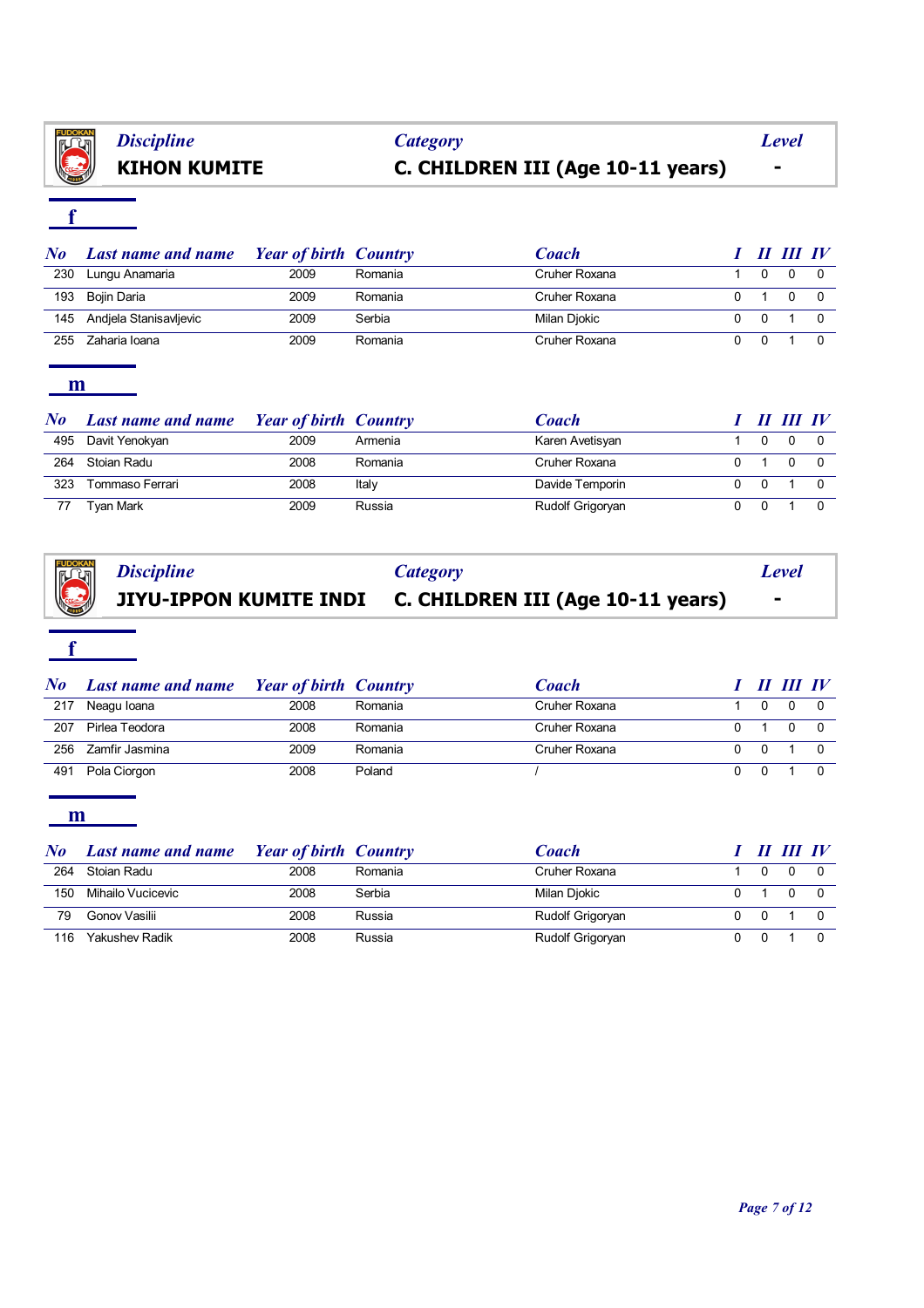

# **KATA INDIVIDUAL, A. LEVE D. CHILDREN IV (Age 12-13 years) -** *Discipline Category Level*

# **f**

| $\bm{N}$ o | <b>Last name and name</b> | <b>Example 1</b> Year of birth Country |             | <b>Coach</b>          |  | II III IV |  |
|------------|---------------------------|----------------------------------------|-------------|-----------------------|--|-----------|--|
| 493        | Wiktoria Krycka           | 2007                                   | Poland      |                       |  |           |  |
| 380        | Kristina Sretenovic       | 2007                                   | Switzerland | Jan van Dam           |  |           |  |
| 140        | Gloria Seiler             | 2006                                   | Germany     | Heidrun Seidensticker |  |           |  |
|            | Luisa Rimili              | 2007                                   | Germany     | Heidrun Seidensticker |  |           |  |

#### **m**

| No  | <b>Last name and name</b> | <b>Example 1</b> Year of birth Country |         | Coach            |  | II III IV |  |
|-----|---------------------------|----------------------------------------|---------|------------------|--|-----------|--|
| 316 | Antonino D'Arrigo         | 2006                                   | Belgium | Roberto Pallotta |  |           |  |
| 153 | Luka Mikic                | 2007                                   | Serbia  | Milan Djokic     |  |           |  |
| 125 | Ardashirov Mikhail        | 2006                                   | Russia  | Rudolf Grigoryan |  |           |  |
| 315 | Francesco Foti            | 2006                                   | Belgium | Roberto Pallotta |  |           |  |

|  |                                                                                         | Level          |
|--|-----------------------------------------------------------------------------------------|----------------|
|  | Discipline Category<br><b>KATA INDIVIDUAL, B. LEVE D. CHILDREN IV (Age 12-13 years)</b> | $\blacksquare$ |

## **f**

| $\bf{N}$ o | <b>Last name and name</b> | <b>Year of birth Country</b> |                | Coach               |   | II III IV |  |
|------------|---------------------------|------------------------------|----------------|---------------------|---|-----------|--|
| 161        | Dina Kostic               | 2006                         | Serbia         | Milan Djokic        |   |           |  |
| 165        | Jana Subosic              | 2007                         | Serbia         | Milan Djokic        |   |           |  |
| 443        | Katerina Korenova         | 2007                         | Czech Republic | Ing. Rachmy Soebajo | 0 |           |  |
| 132        | Morozova Vasilisa         | 2007                         | Russia         | Rudolf Grigoryan    |   |           |  |

| $\bf{N}$ o | <b>Last name and name</b> | <b>Year of birth Country</b> |        | Coach        |          | II III IV |  |
|------------|---------------------------|------------------------------|--------|--------------|----------|-----------|--|
| 162        | Andrei Stanic             | 2006                         | Serbia | Milan Djokic |          |           |  |
| 144        | Trifun Jakovljevic        | 2007                         | Serbia | Milan Djokic |          |           |  |
| 163        | Aljosa Petrovic           | 2006                         | Serbia | Milan Djokic | $\Omega$ |           |  |
| 164        | Mihailo Smit              | 2006                         | Serbia | Milan Djokic |          |           |  |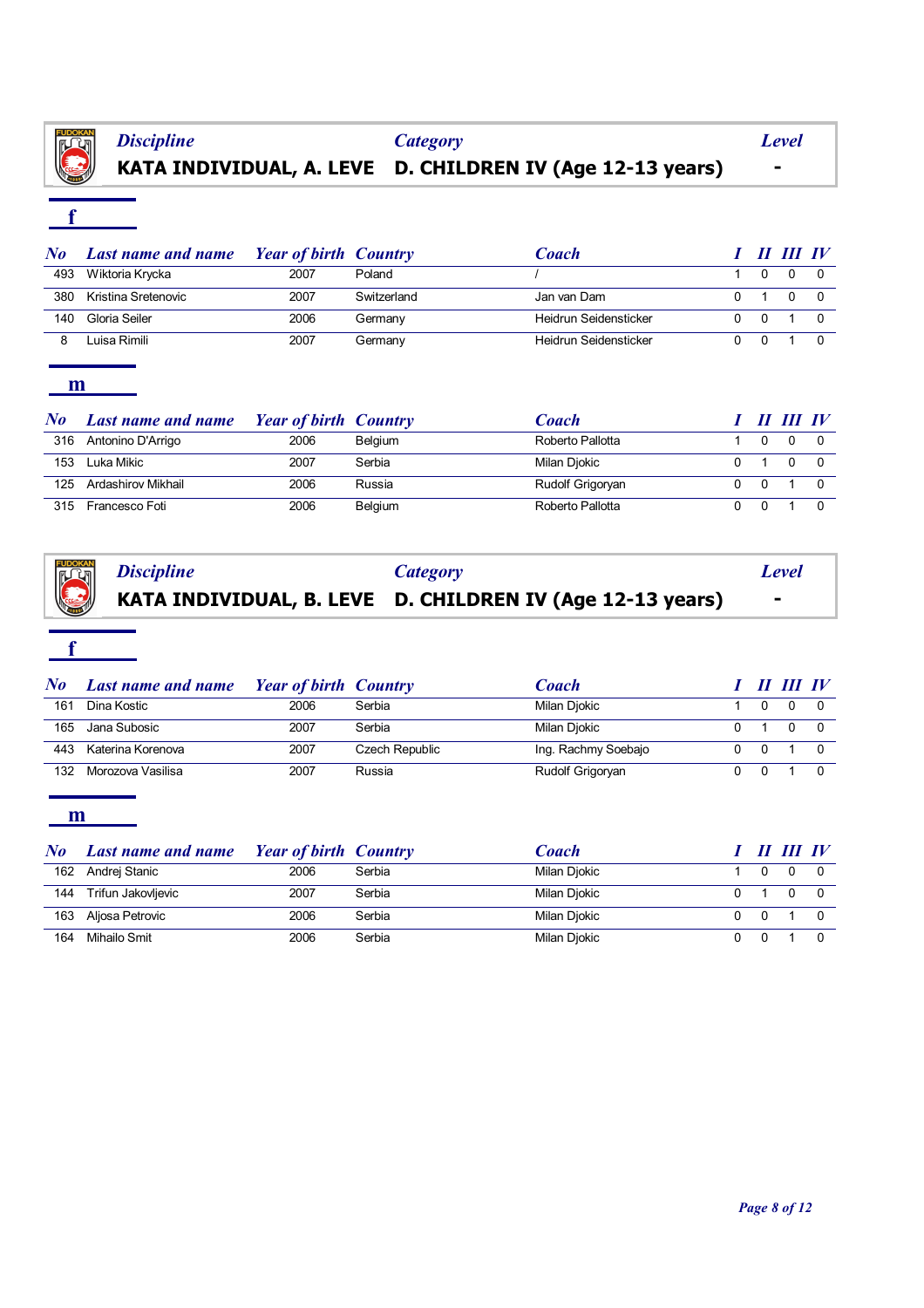

# **KATA INDIVIDUAL, C. LEVE D. CHILDREN IV (Age 12-13 years) -**

# **f**

| $\bm{No}$ | <b>Last name and name</b> | <b>Year of birth Country</b> |         | <b>Coach</b>     |  | II III IV |  |
|-----------|---------------------------|------------------------------|---------|------------------|--|-----------|--|
| 253       | Tomita Alexandra          | 2006                         | Romania | Cruher Roxana    |  |           |  |
| 272       | Verbuta Diana Maria       | 2007                         | Romania | Cruher Roxana    |  |           |  |
| 101       | Baiburina Ailina          | 2006                         | Russia  | Rudolf Grigoryan |  |           |  |
| 283       | Nita Alexia               | 2007                         | Romania | Cruher Roxana    |  |           |  |

#### **m**

| $\bm{No}$ | <b>Last name and name</b> | <b>Year of birth Country</b> |         | Coach            |  | II III IV |  |
|-----------|---------------------------|------------------------------|---------|------------------|--|-----------|--|
| 63        | Ignat Ushakov             | 2007                         | Russia  | Rudolf Grigoryan |  |           |  |
| 80        | <b>Vikharev Anton</b>     | 2006                         | Russia  | Rudolf Grigoryan |  |           |  |
| 276       | Pop Adrian                | 2007                         | Romania | Cruher Roxana    |  |           |  |
| 280       | Chirica Luca              | 2006                         | Romania | Cruher Roxana    |  |           |  |

|                                              | Category                         | <b>Level</b> |
|----------------------------------------------|----------------------------------|--------------|
| Discipline<br>KIHON K<br><b>KIHON KUMITE</b> | D. CHILDREN IV (Age 12-13 years) |              |

## **f**

| $\bf{N}$ o | <b>Last name and name</b> | <b>Priciple 1</b> Year of birth Country |         | Coach            |  | II III IV |  |
|------------|---------------------------|-----------------------------------------|---------|------------------|--|-----------|--|
| 101        | Baiburina Ailina          | 2006                                    | Russia  | Rudolf Grigoryan |  |           |  |
| 283        | Nita Alexia               | 2007                                    | Romania | Cruher Roxana    |  |           |  |
| 253        | Tomita Alexandra          | 2006                                    | Romania | Cruher Roxana    |  |           |  |
| 123        | Cheremukhina Viktoriya    | 2006                                    | Russia  | Rudolf Grigoryan |  |           |  |

| No  | <b>Last name and name</b> | <b>Year of birth Country</b> |         | Coach            |  | II III IV |  |
|-----|---------------------------|------------------------------|---------|------------------|--|-----------|--|
| 248 | Postelnicu Razvan George  | 2006                         | Romania | Cruher Roxana    |  |           |  |
|     | 292 Spulber George Marian | 2007                         | Romania | Cruher Roxana    |  |           |  |
| 63  | Ignat Ushakov             | 2007                         | Russia  | Rudolf Grigoryan |  |           |  |
| 240 | Tudor Razvan              | 2007                         | Romania | Cruher Roxana    |  |           |  |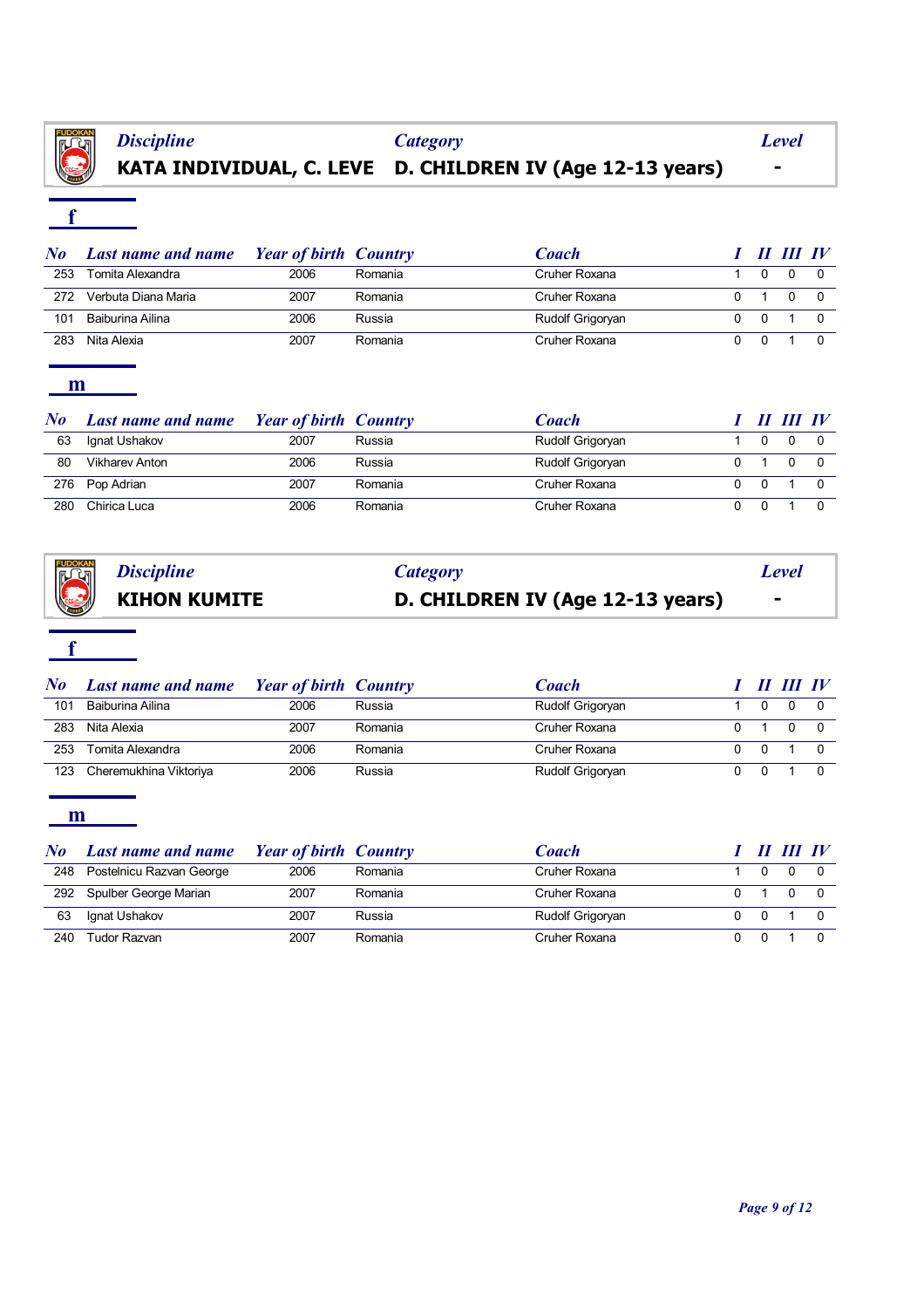

# **JIYU-IPPON KUMITE INDI D. CHILDREN IV (Age 12-13 years) -** *Discipline Category Level*

**f**

| No  | <b>Last name and name</b> | <b>Price 1</b> Year of birth Country |         | <b>Coach</b>  |              | II III IV |  |
|-----|---------------------------|--------------------------------------|---------|---------------|--------------|-----------|--|
| 171 | Tea Tepic                 | 2006                                 | Serbia  | Milan Djokic  | 0            |           |  |
| 283 | Nita Alexia               | 2007                                 | Romania | Cruher Roxana |              |           |  |
| 190 | Marcu Maria               | 2006                                 | Romania | Cruher Roxana | $\Omega$     |           |  |
| 257 | Zavoiu Ioana              | 2006                                 | Romania | Cruher Roxana | $\mathbf{U}$ |           |  |

**m**

| $N\bm{o}$ | <b>Last name and name</b> | <b>Year of birth Country</b> |         | Coach            |  | TIL IV |  |
|-----------|---------------------------|------------------------------|---------|------------------|--|--------|--|
| 274       | Andreicut Mihnea          | 2007                         | Romania | Cruher Roxana    |  |        |  |
| 96        | Evgeniy Morohov           | 2006                         | Russia  | Rudolf Grigoryan |  |        |  |
| 205       | Manda Gabriel Costinel    | 2006                         | Romania | Cruher Roxana    |  |        |  |
| 248       | Postelnicu Razvan George  | 2006                         | Romania | Cruher Roxana    |  |        |  |

| m<br>$\bm{N}$ o<br>Josef Miedl<br>327 | <b>KATA IKKAIDO</b><br><b>Last name and name</b>             |                              | A. CHILDREN I (7 years and younger |              |          |                                  |          |  |
|---------------------------------------|--------------------------------------------------------------|------------------------------|------------------------------------|--------------|----------|----------------------------------|----------|--|
|                                       |                                                              |                              |                                    |              |          |                                  |          |  |
|                                       |                                                              |                              |                                    |              |          |                                  |          |  |
|                                       |                                                              | <b>Year of birth Country</b> | <b>Coach</b>                       |              |          | II III IV                        |          |  |
|                                       | 2012                                                         | Austria                      | Slobodan Hoffmann                  | 1            | $\Omega$ | $\Omega$                         | $\Omega$ |  |
|                                       | <b>Discipline</b>                                            | <b>Category</b>              |                                    |              |          | <b>Level</b>                     |          |  |
|                                       | <b>KATA IKKAIDO</b><br><b>B. CHILDREN II (Age 8-9 years)</b> |                              |                                    |              |          |                                  |          |  |
| m<br>$N_{0}$                          | <b>Last name and name</b>                                    | <b>Year of birth Country</b> | Coach                              |              |          | $\bm{H}$ $\bm{H}\bm{I}$ $\bm{I}$ |          |  |
| Sebastian Hajek<br>329                | 2010                                                         | Austria                      | Slobodan Hoffmann                  | $\mathbf{1}$ | $\Omega$ | $\Omega$                         | $\Omega$ |  |
|                                       | <b>Discipline</b>                                            | <b>Category</b>              |                                    |              |          | <b>Level</b>                     |          |  |
|                                       | <b>KATA IKKAIDO</b>                                          |                              | C. CHILDREN III (Age 10-11 years)  |              |          |                                  |          |  |

*No Last name and name Year of birth Country Coach I II III IV* 7 Marlene Dietsche 2008 Germany Heidrun Seidensticker 1 0 0 0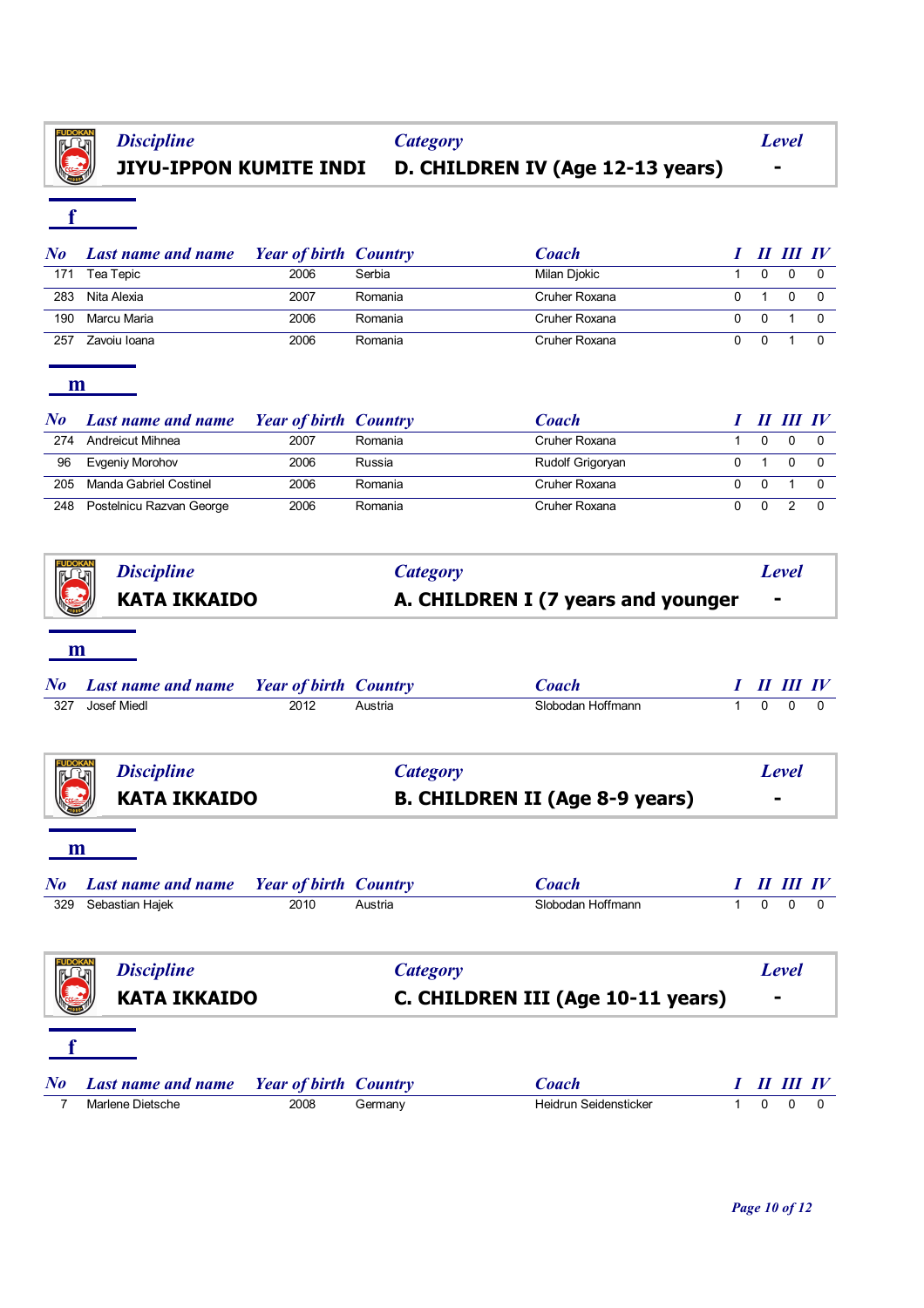|                            | <b>Discipline</b>         |                                      | <b>Category</b> |                                          |              |              | <b>Level</b>     |                  |  |
|----------------------------|---------------------------|--------------------------------------|-----------------|------------------------------------------|--------------|--------------|------------------|------------------|--|
| <b>KATA IKKAIDO</b>        |                           | D. CHILDREN IV (Age 12-13 years)     |                 |                                          |              |              |                  |                  |  |
| m                          |                           |                                      |                 |                                          |              |              |                  |                  |  |
| $\bm{No}$                  | <b>Last name and name</b> | <b>Year of birth Country</b>         |                 | <b>Coach</b>                             |              |              | 11 111 IV        |                  |  |
| 364                        | Danijel Hudorovac         | 2006                                 | Slovenia        | Aljoša Lipavc                            | $\mathbf{1}$ | $\mathbf 0$  | $\Omega$         | 0                |  |
|                            | <b>Discipline</b>         |                                      | <b>Category</b> |                                          |              |              | <b>Level</b>     |                  |  |
|                            | <b>KOBUDO</b>             |                                      |                 | <b>CHILDREN (Age 13 years and younge</b> |              |              |                  |                  |  |
|                            |                           |                                      |                 |                                          |              |              |                  |                  |  |
|                            |                           |                                      |                 |                                          |              |              |                  |                  |  |
|                            |                           |                                      |                 |                                          |              |              | <b>II III IV</b> |                  |  |
|                            | <b>Last name and name</b> | <b>Year of birth Country</b>         |                 | <b>Coach</b>                             | ı            |              |                  |                  |  |
| 66                         | Marija Karavaeva          | 2010                                 | Russia          | Rudolf Grigoryan                         | $\mathbf{1}$ | $\mathbf 0$  | 0                | 0                |  |
| 65                         | Mariia Zernova            | 2012                                 | Russia          | Rudolf Grigoryan                         | 0            | $\mathbf{1}$ | 0                | $\mathbf 0$      |  |
| m                          |                           |                                      |                 |                                          |              |              |                  |                  |  |
|                            | <b>Last name and name</b> |                                      |                 | <b>Coach</b>                             | Ι            |              | $II$ $III$ $IV$  |                  |  |
| 59                         | <b>Maksim Frolov</b>      | <b>Year of birth Country</b><br>2011 | Russia          | Rudolf Grigoryan                         | $\mathbf{1}$ | 0            | 0                | 0                |  |
| 60                         | Timofei Morozov           | 2010                                 | Russia          | Rudolf Grigoryan                         | $\mathbf{1}$ | $\mathbf 0$  | 0                |                  |  |
| 64                         | Egor Kamchatkin           | 2007                                 | Russia          | Rudolf Grigoryan                         | 0            | $\mathbf{1}$ | 0                | 0                |  |
| 55                         | Vadim Brovkillo           | 2012                                 | Russia          | Rudolf Grigoryan                         | 0            | $\mathbf{1}$ | 0                | 0                |  |
| 62                         | Daniil Vanchin            | 2009                                 | Russia          | Rudolf Grigoryan                         | 0            | $\mathbf{1}$ | 0                | 0                |  |
| 114                        | Gazizov Islam             | 2009                                 | Russia          | Rudolf Grigoryan                         | 0            | $\mathbf 0$  | $\mathbf{1}$     | 0                |  |
| 58                         | Chetskii Konstantin       | 2011                                 | Russia          | Rudolf Grigoryan                         | 0            | $\Omega$     | $\mathbf{1}$     | $\mathbf 0$<br>0 |  |
| 57                         | Dmitrii Kozhushnyi        | 2012                                 | Russia          | Rudolf Grigoryan                         | 0            | $\mathbf 0$  | $\mathbf{1}$     | $\pmb{0}$        |  |
| $\bm{N}$<br>$\bm{N}$<br>56 | Andrei Zernov             | 2012                                 | Russia          | Rudolf Grigoryan                         | 0            | $\pmb{0}$    | $\mathbf{1}$     | 0                |  |



| $\bf{N}$ o | <b>Last name and name</b> | <b>Price 1</b> Year of birth Country |        | Coach            |  | II III IV |  |
|------------|---------------------------|--------------------------------------|--------|------------------|--|-----------|--|
| 154        | Romelo Selimovic          | 2009                                 | Serbia | Milan Djokic     |  | $\Omega$  |  |
| 91         | Leonid Grishin            | 2009                                 | Russia | Rudolf Grigoryan |  | $\Omega$  |  |
| 150        | Mihailo Vucicevic         | 2008                                 | Serbia | Milan Djokic     |  |           |  |
| 151        | Konstantin Bakovic        | 2008                                 | Serbia | Milan Djokic     |  |           |  |